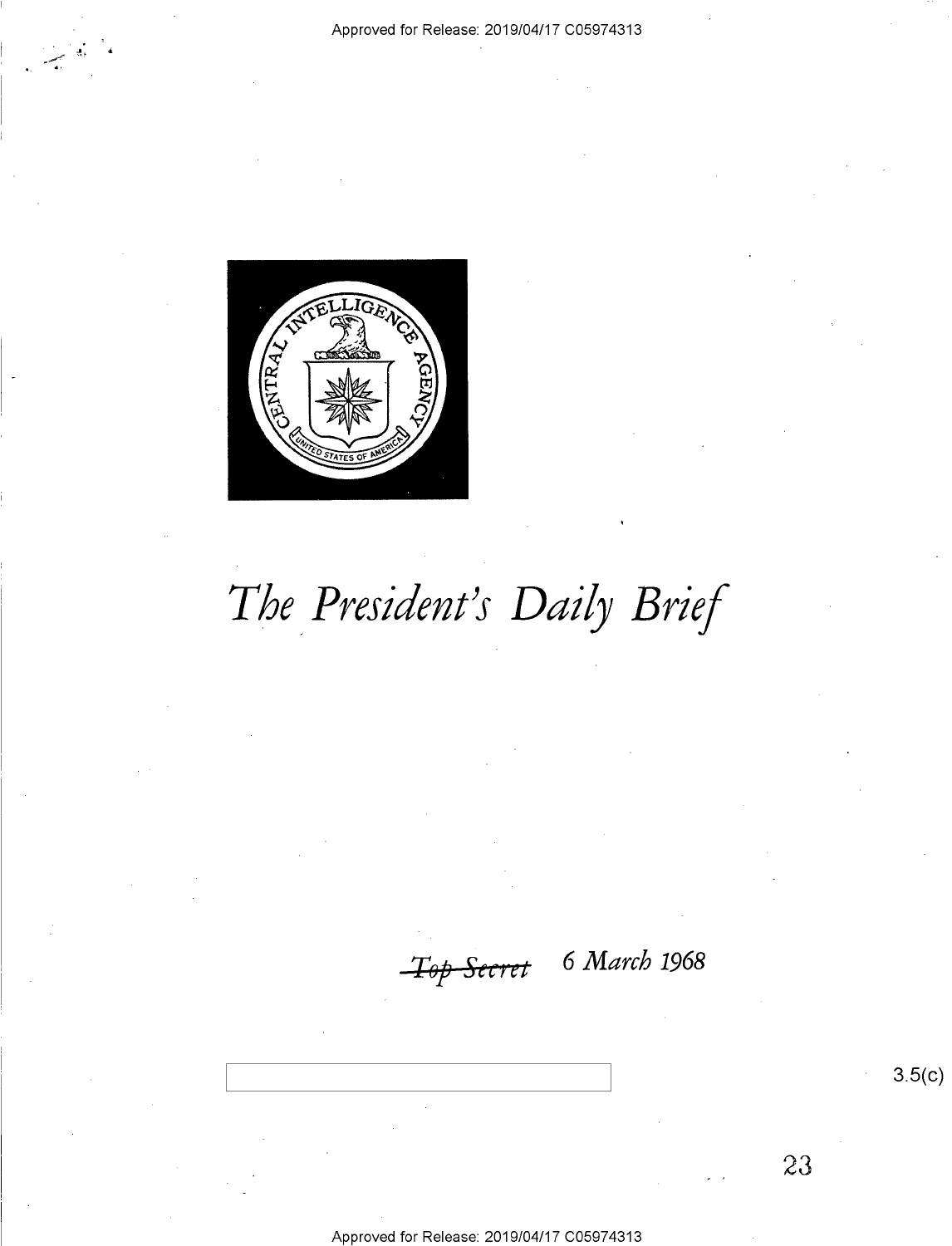## DAILY BRIEF<br>6 MARCH 1968

~

1. South Vietnam

. Close to 20,000 North Vietnamese<br>are estimated to have infiltrated South<br>Vietnam in January--the highest monthly<br>total of the war.<br>3:3(h)(2)

The US Embassy has taken a prelim-<br>inary look at damage done by the Tet of-<br>fensive to the South Vietnamese economy<br>and concluded it has been severe. Aside<br>from the serious disruption to movement<br>of goods and products, ind

As for the offensive itself, there<br>have been no major clashes reported so<br>far today. Communist units continue to<br>move toward cities in the north, and<br>there are indications that a major attack<br>may be mounted on Da Nang late

### 2. Panama

OP SECRET

Robles is refusing to compromise;<br>Arias is equally determined to get con-<br>cessions or proceed with impeachment;<br>the National Guard remains uncommitted;<br>and the situation is ugly.

The National Assembly is scheduled<br>to meet today to hear the report of the<br>commission that was to investigate the<br>charges against Robles. It is not clear,<br>however, whether the assembly will meet,<br>and there are reports that sion of the constitution--in an effort to keep it from convening.

Meanwhile, Arias-controlled radio-<br>stations are broadcasting inflammatory<br>reports on the situation.

\_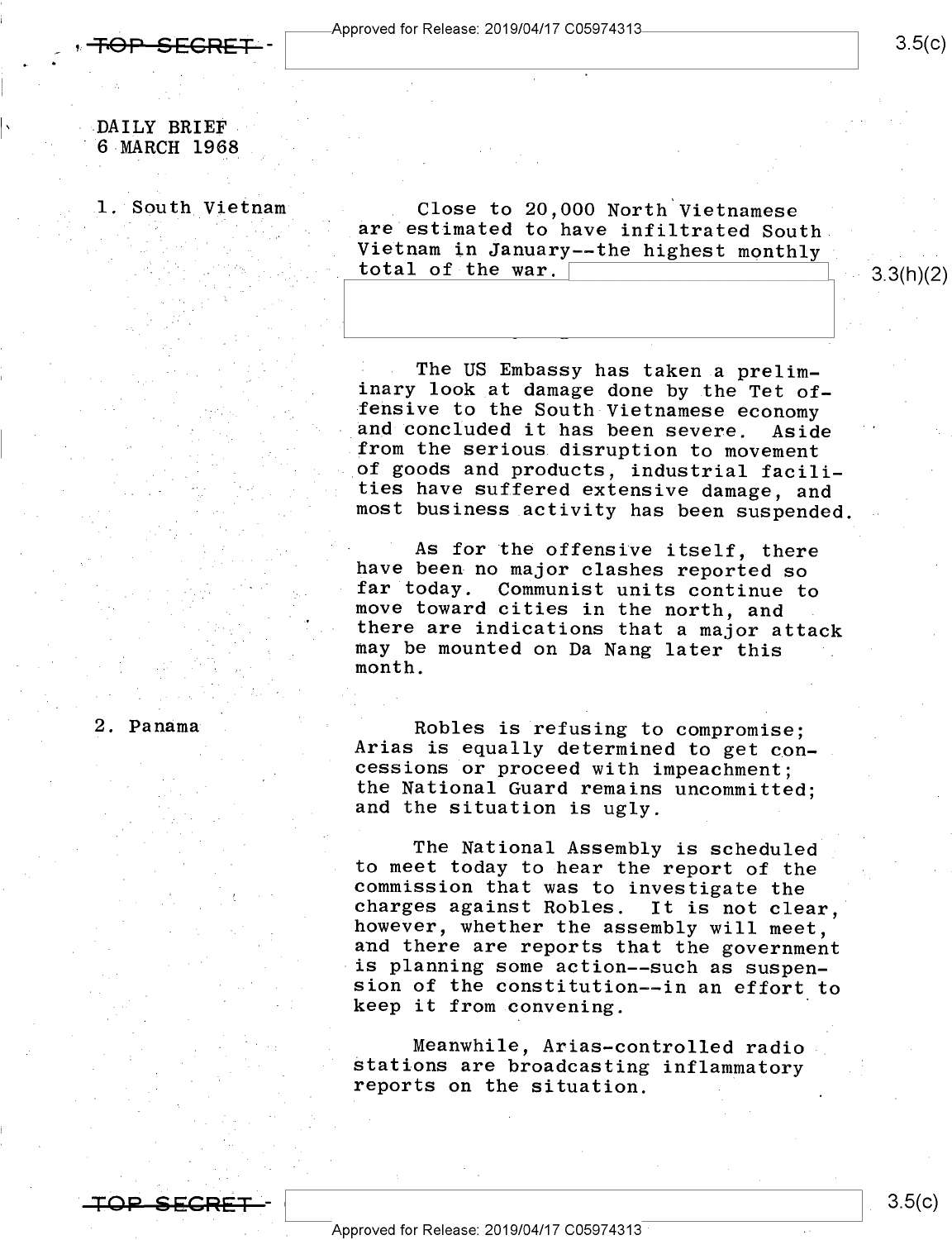$3.5(c)$ 

 $3.$  Laos

4. Czechoslovakia

The week-long lull in fighting con-<br>tinues, although the Communists still<br>threaten government positions.

 $\frac{3.3(11)(2)}{2}$ 

on the Czech political scene and on relations between the various East Eu- ropean states.

Ine Soviets originally ap-3.3(h)(2)<br>proved Dubcek's nomination as party first<br>secretary, but began having second thoughts<br>when they saw how far he intends to go down<br>the liberalization path.<br>the Soviets do not under-<br>stand

Dubcek is plan-3.3(h)(2) ning some major personnel changes. One of these came Monday when an old Novotny war-<br>horse was eased out of his job as the party's top ideologist.

We note Novotny was not on the Czech<br>team Dubcek led to the Warsaw Pact meeting<br>in Sofia.

» 5. Warsaw Pact

 $\mathcal{L}$  . The set of the set of the set of the set of the set of the set of the set of the set of the set of the set of the set of the set of the set of the set of the set of the set of the set of the set of the set of t

Top leaders of the pact countries sit down today in Sofia; Russian-Rumanian fire- works are expected. <sup>A</sup>

 $\frac{1}{\pi}$   $\frac{1}{\pi}$   $\frac{1}{\pi}$   $\frac{1}{\pi}$   $\frac{1}{\pi}$   $\frac{1}{\pi}$   $\frac{1}{\pi}$   $\frac{1}{\pi}$   $\frac{1}{\pi}$   $\frac{1}{\pi}$   $\frac{1}{\pi}$   $\frac{1}{\pi}$   $\frac{1}{\pi}$   $\frac{1}{\pi}$   $\frac{1}{\pi}$   $\frac{1}{\pi}$   $\frac{1}{\pi}$   $\frac{1}{\pi}$   $\frac{1}{\pi}$   $\frac{1}{\pi}$  manians intend to propose some major changes in the pact's command structure which would dilute Moscow's authority. The Rumanians,  $\frac{1}{\text{max}}$  even 3.3(h)(2) threaten to withdraw from the pact.

We<br>
ians will go through with such action, but<br>
they will probably use the threat for tac-<br>
tical bargaining.

The Rumanians and Russians also will be crossing swords on the nonproliferation treaty and on relations with West Germany.

SEGRE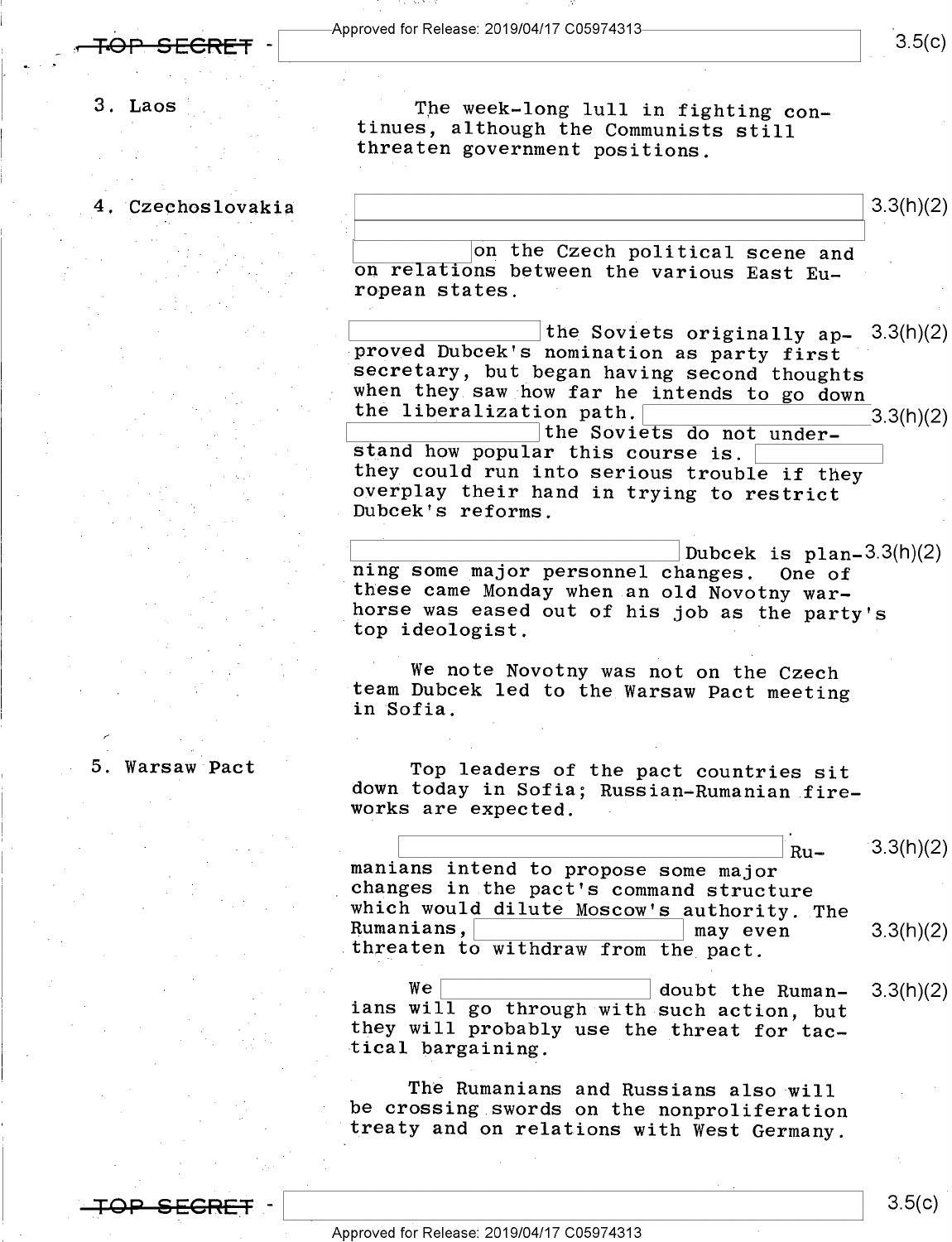$\ddot{\phantom{1}}$ 

6. Japan 3.3(h)(2)

7. Bolivia-Chile  $\begin{array}{c}$  The last of Che Guevara's guerrillas  $\begin{array}{c}$  are headed back to Cuba by way of Easter Island, Tahiti, and Paris.

> The five survivors had crossed from Bolivia into Chile, where they were arrested on 22 February. With the prompt intervention of Salvadore Allende, Chile's left-wing senate president, the five were freed and then whisked off to Easter Is-<br>land to begin their homeward journey. Boland to begin their homeward journey. livia is protesting release of the guerrillas, but is not likely to get much satisfaction.



Approved for Release: 2019/O4/17 CO5974313

 $\frac{\rm S.5(k)}{\rm S.5(k)}$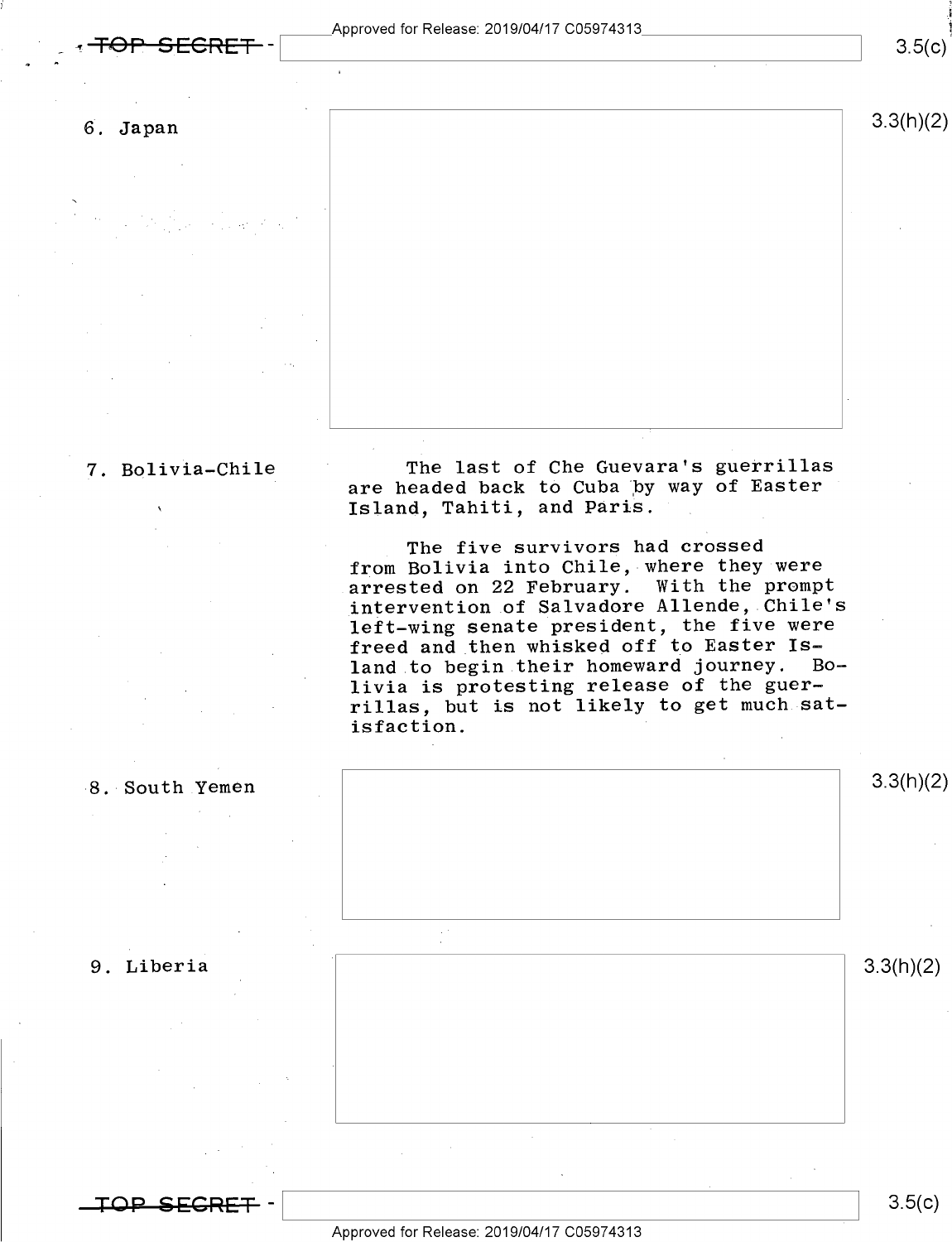### Approved for Release: 2019/04/17 C05974313

<del>Secret</del>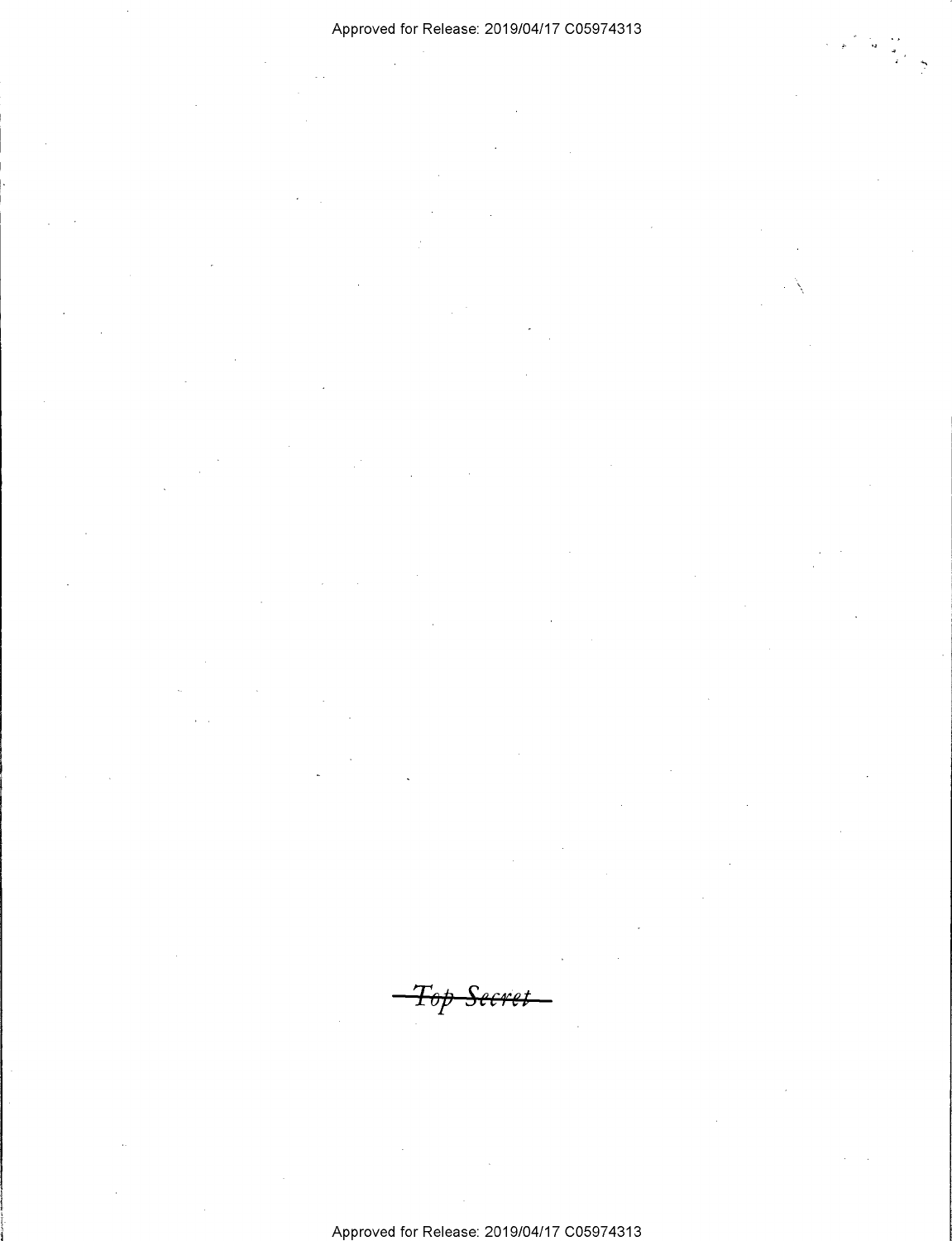**Top Secret** 



## FOR THE PRESIDENT'S EYES ONLY

## Special Daily Report on North Vietnam

**Top Secret**  $3.5(c)$ 

 $16$  March 1968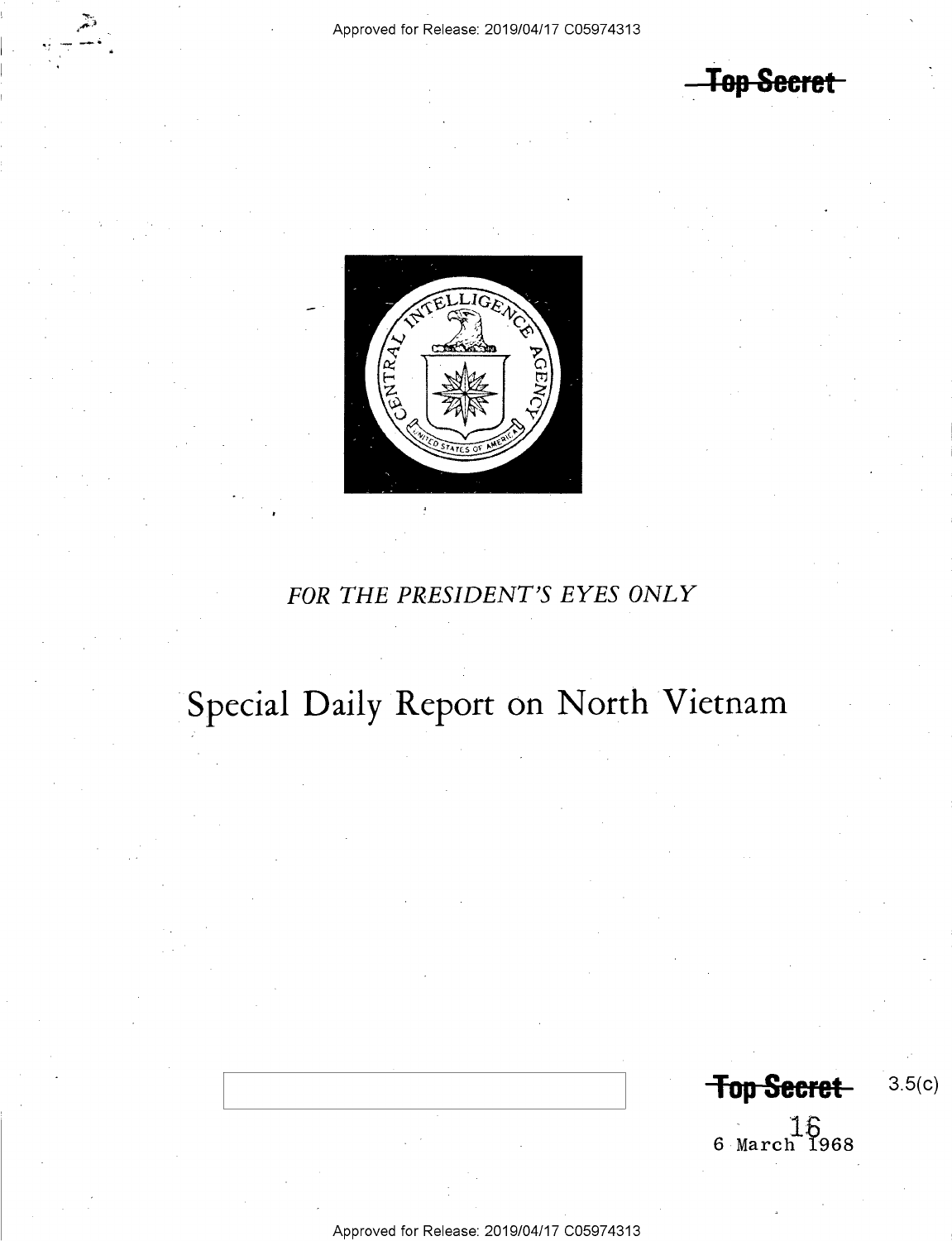

 $3.3(h)(2)$ 



### 6-March 1968

### I. NOTES ON THE SITUATION



 $\blacksquare$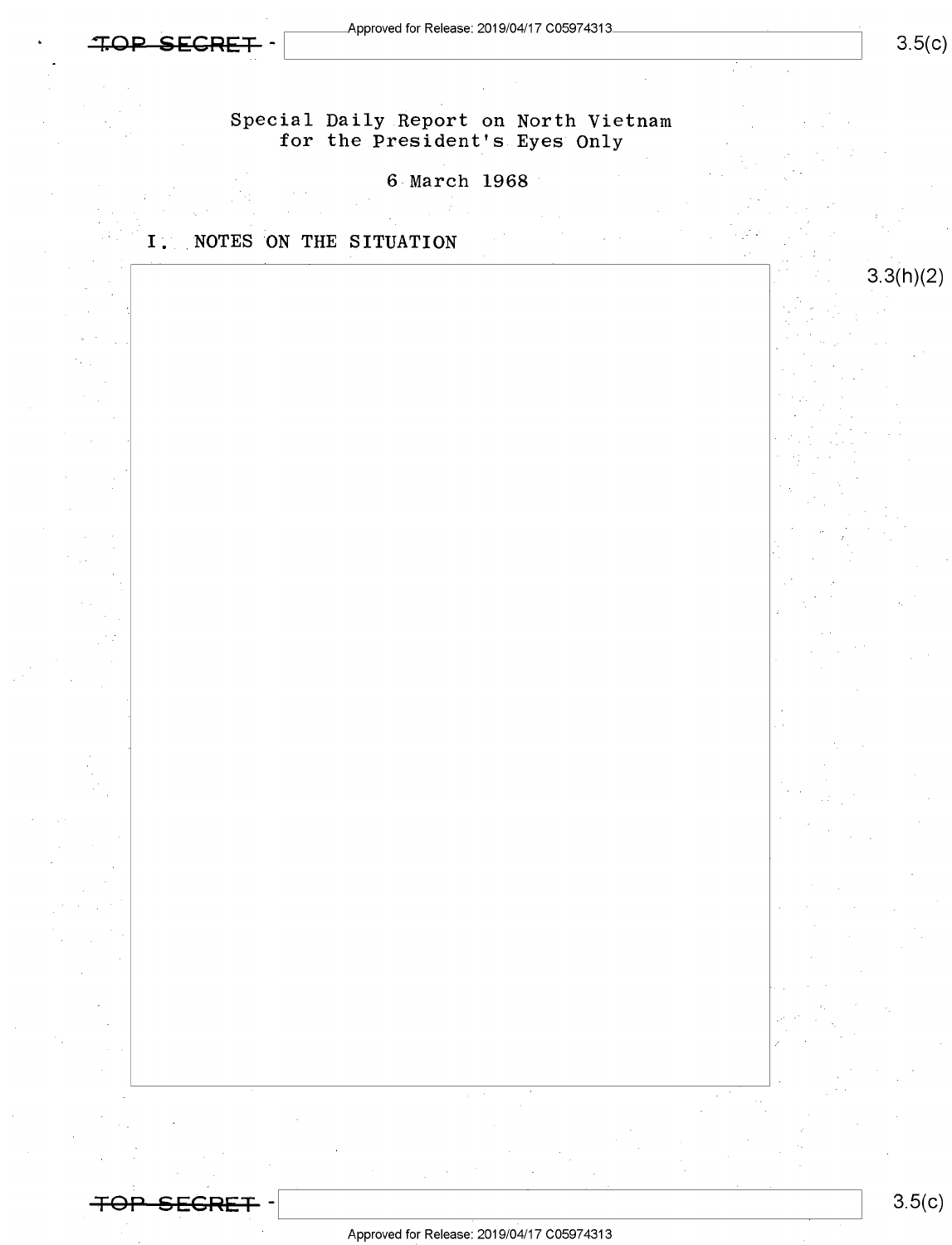|                                                                                              | 3.3(h)(2) |
|----------------------------------------------------------------------------------------------|-----------|
|                                                                                              |           |
|                                                                                              |           |
|                                                                                              |           |
|                                                                                              |           |
|                                                                                              |           |
|                                                                                              |           |
|                                                                                              |           |
|                                                                                              |           |
|                                                                                              |           |
|                                                                                              |           |
|                                                                                              |           |
|                                                                                              |           |
|                                                                                              |           |
|                                                                                              |           |
|                                                                                              |           |
|                                                                                              |           |
|                                                                                              |           |
|                                                                                              |           |
|                                                                                              |           |
|                                                                                              |           |
|                                                                                              |           |
|                                                                                              |           |
|                                                                                              |           |
| Conditions in Hanoi: The morale of the people                                                |           |
| of Hanoi appears high and they seem no less will-<br>ing to support the regime's war effort. | 3.3(h)(2) |
|                                                                                              |           |
| The electric power supply in the city is                                                     | 3.3(h)(2) |
|                                                                                              |           |
| $-2-$                                                                                        |           |

Approved for Release: 2019/04/17 C05974313

 $\vert$  3.5(c)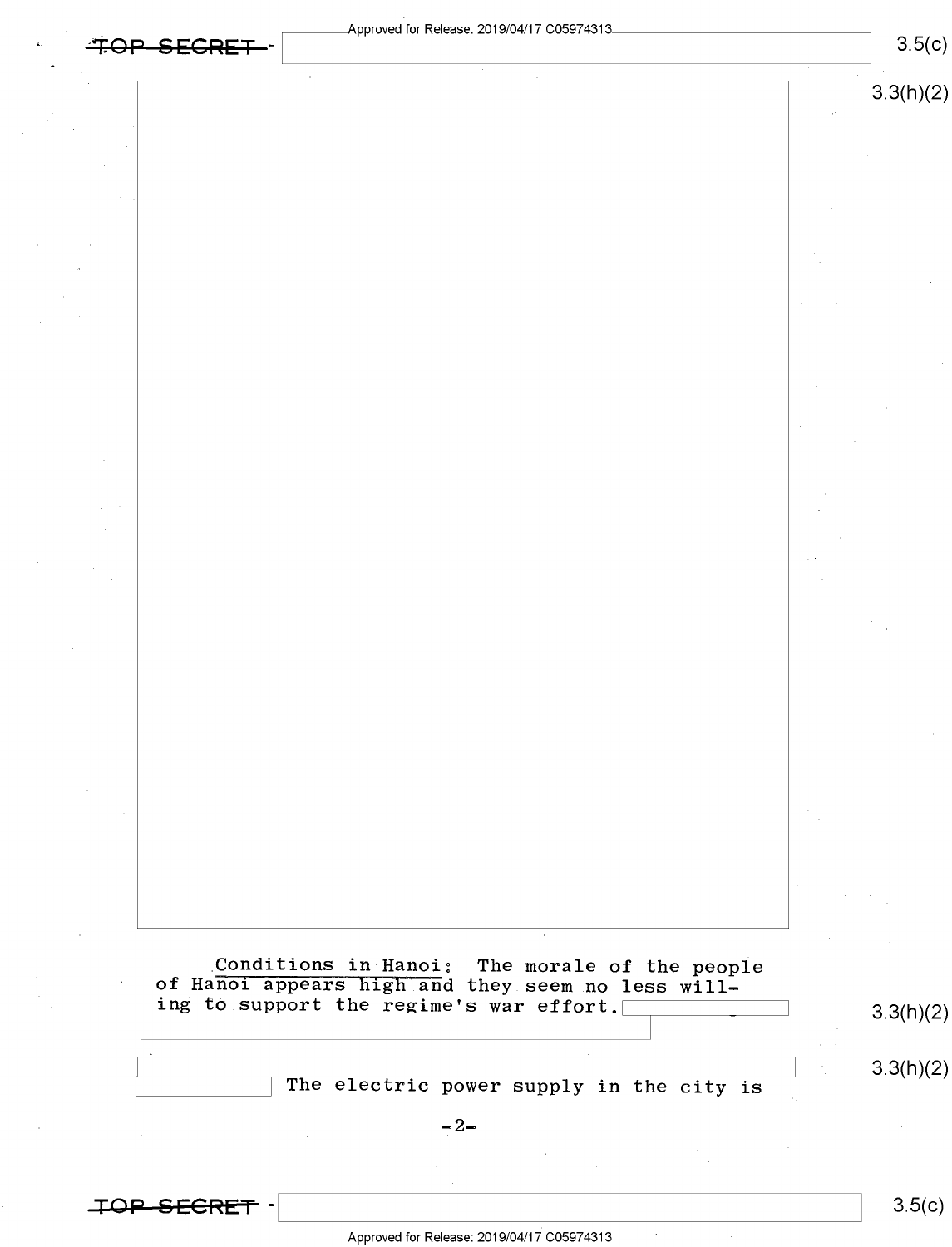## $\overline{\text{SEERET}}$  -  $\overline{\hspace{0.5cm}}$   $\overline{\hspace{0.5cm}}$   $\overline{\text{L}}$

now restricted to three days a week for ordinary residents, but foreign embassies have no restrictions placed on them. Gasoline and oil are in very short supply, with embassies allowed a monthly ration of 400 liters; requests for additional supplies frequently are turned down.

-

Vietnamese students in China during the Cul- $\frac{tural\; Revolution\;were\;badly\; treated,}{and\;many\; returned\;to\;North\; Vietnam}$  $\begin{array}{|l|} \hline \end{array}$  and many returned to North Vietnam<br>with feelings of bestility toward China

with feelings of hostility toward China. $[$  $\overbrace{\hspace{2.5cm}}$  the most evident economic aid in Hanoi is that supplied by East Germany, particularly in the form of bicycles and medicine.

\* \* \* ,

 $-3-$ 

 $3.5(c)$ 

 $3.3(h)(2)$ 

 $3.3(h)(2)$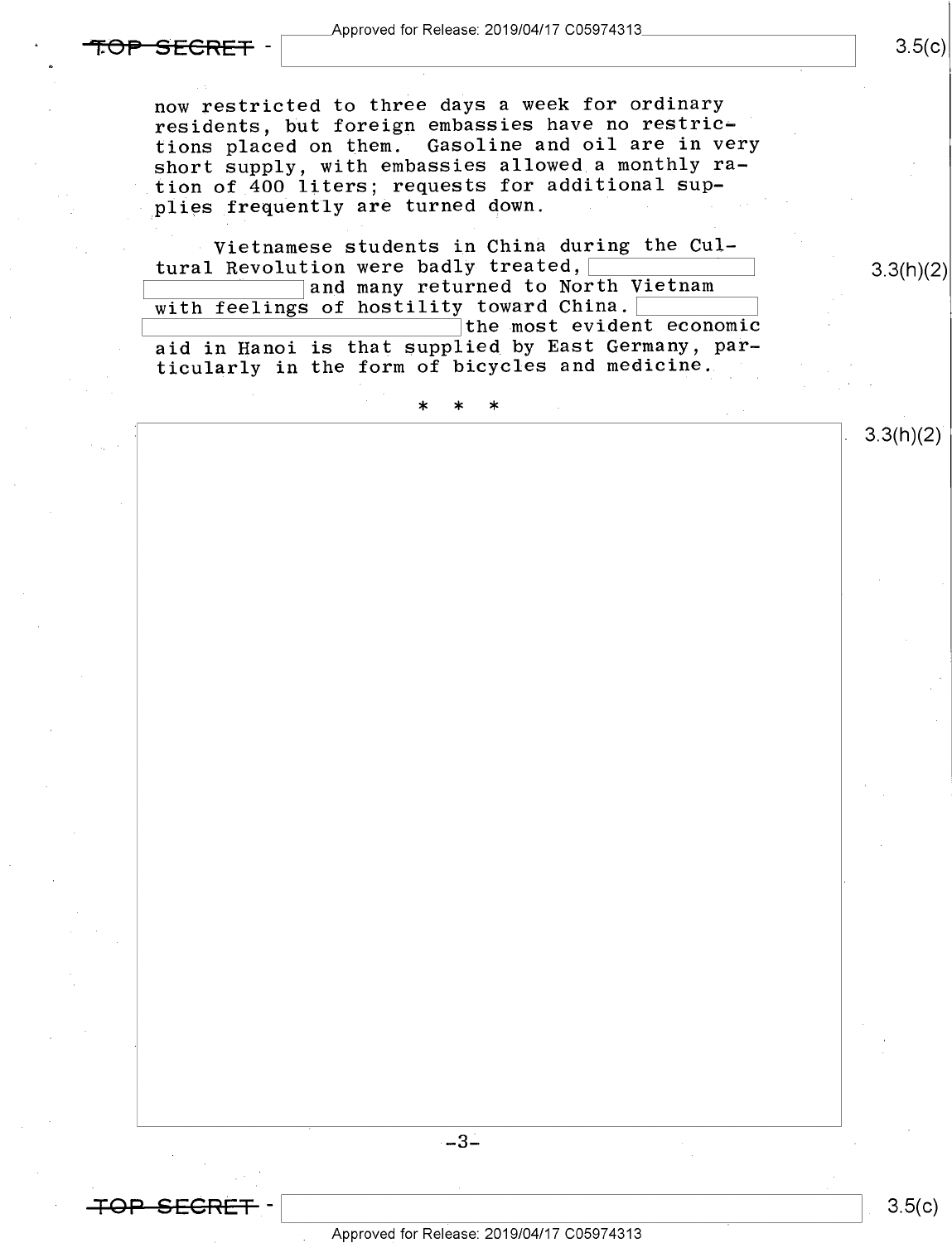Approved for Release: 2019/04/17 C05974313<br> **Example 2019/04/17**<br> **Example 2019/04/17** 

<del>SECRET</del>

### II. ANORTH VIETNAMESE REFLECTIONS OF US POLITICAL ATTITUDES ON THE WAR

War Protest Activity: Hanoi's English language broadcast reported'on 5 March that American playwright Arthur Miller had criticized US policy<br>in Vietnam at a meeting attended by some 5,000 persons in New Haven, Connecticut. Quoting various press accounts of the meeting, the broadcast said that Miller had compared US policy in Vietnam to <sup>a</sup>cancer which undermines "even the pride of the American life."

The same broadcast also reported that Dick Gregory was going to stage another 40-day hunger strike to protest the war.

\_.4\_